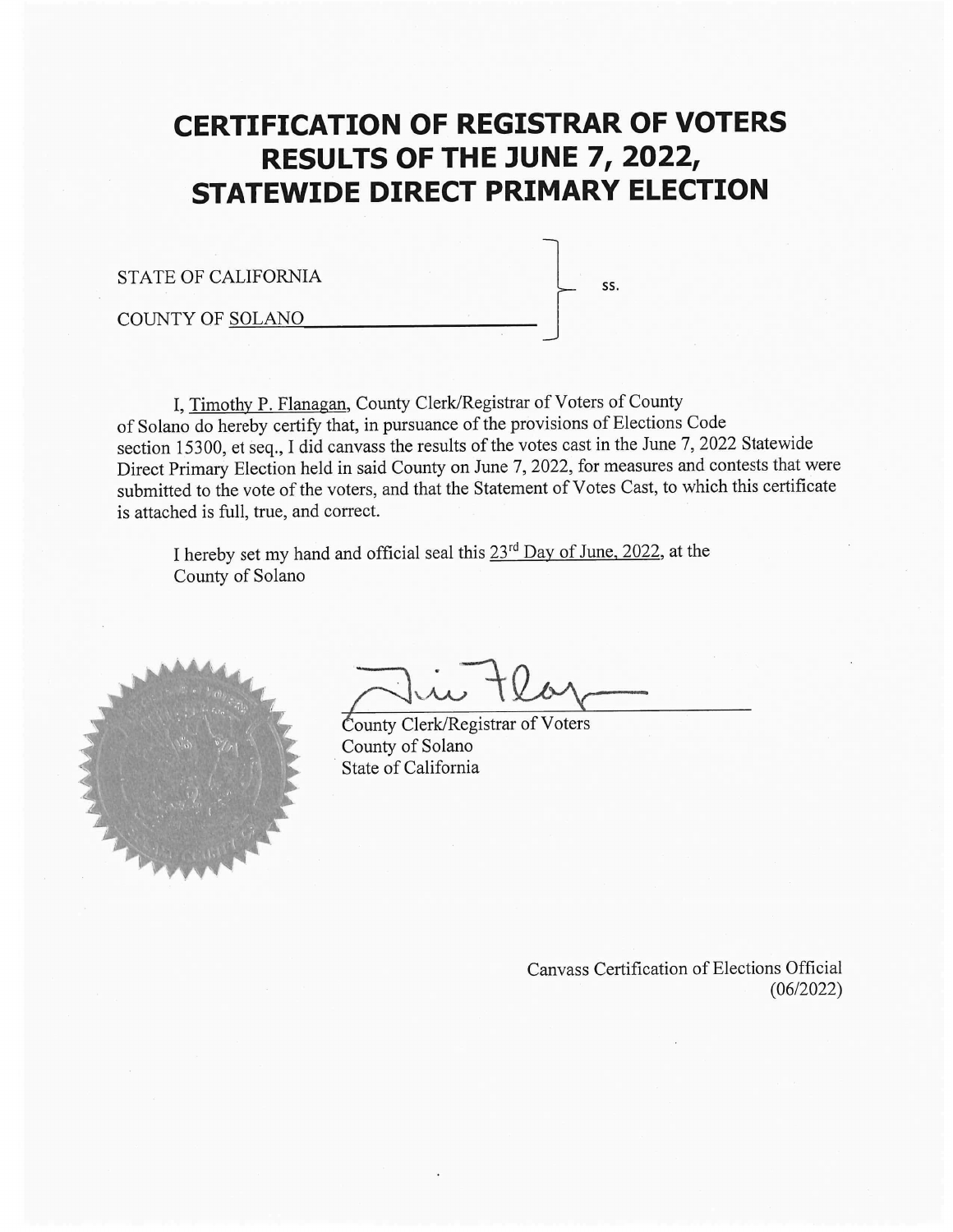# **Official Results Registered Voters**

OFFICIAL RESULTS

June 7, 2022 Statewide Direct Primary Election

77927 of 259032 = 30.08% **Precincts Reporting**

213 of 213 = 100.00%

| Run Time | 8:21 AM    | 6/7/2022 |
|----------|------------|----------|
| Run Date | 06/23/2022 | Page 1   |

# **Lieutenant Governor - Vote for ONE (1)**

| Choice                       | Party       |             | <b>Vote By Mail</b> |             | <b>Election Day</b> |     | <b>Provisional</b> |              | <b>Total</b> |
|------------------------------|-------------|-------------|---------------------|-------------|---------------------|-----|--------------------|--------------|--------------|
| ELENI KOUNALAKIS             |             | 40,708      | 59.89%              | 2,383       | 33.36%              | 175 | 40.05%             | 43,266       | 57.26%       |
| <b>DAVID FENNELL</b>         |             | 10,143      | 14.92%              | 1,942       | 27.19%              | 95  | 21.74%             | 12,180       | 16.12%       |
| ANGELA E. UNDERWOOD JACOBS   |             | 9,835       | 14.47%              | 1,816       | 25.42%              | 73  | 16.70%             | 11,724       | 15.52%       |
| <b>CLINT W. SAUNDERS</b>     |             | 2,287       | 3.36%               | 440         | 6.16%               | 31  | 7.09%              | 2,758        | 3.65%        |
| JEFFREY HIGHBEAR MORGAN      |             | 1,945       | 2.86%               | 208         | 2.91%               | 18  | 4.12%              | 2,171        | 2.87%        |
| WILLIAM CAVETT "SKEE" SAACKE |             | 1,398       | 2.06%               | 151         | 2.11%               | 20  | 4.58%              | 1,569        | 2.08%        |
| DAVID HILLBERG               |             | 830         | 1.22%               | 147         | 2.06%               | 11  | 2.52%              | 988          | 1.31%        |
| <b>MOHAMMAD ARIF</b>         |             | 830         | 1.22%               | 56          | 0.78%               | 14  | 3.20%              | 900          | 1.19%        |
| JAMES ORLANDO OGLE (W)       |             | $\mathbf 0$ | 0.00%               | $\mathbf 0$ | 0.00%               | 0   | 0.00%              | $\mathbf{0}$ | 0.00%        |
|                              | Cast Votes: | 67,976      | 100.00%             | 7,143       | 100.00%             | 437 | 100.00%            | 75,556       | 100.00%      |
|                              | Undervotes: | 2,098       |                     | 214         |                     | 24  |                    | 2,336        |              |
|                              | Overvotes:  | 32          |                     | 3           |                     | 0   |                    | 35           |              |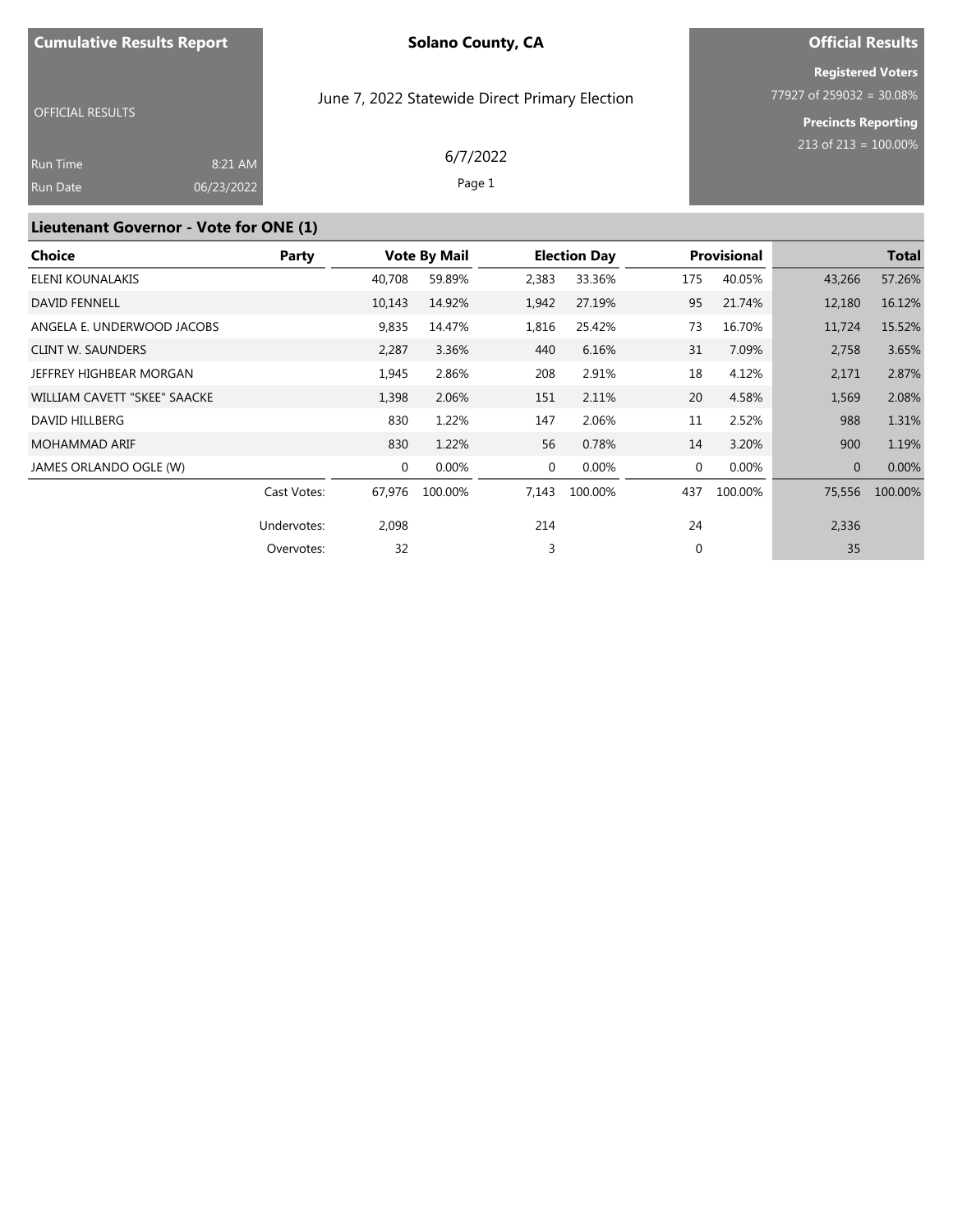OFFICIAL RESULTS

### **Solano County, CA**

June 7, 2022 Statewide Direct Primary Election

# **Official Results**

**Registered Voters**  $77927$  of 259032 = 30.08%

> **Precincts Reporting** 213 of 213 = 100.00%

| Run Time | 8:21 AM    | 6/7/2022 |
|----------|------------|----------|
| Run Date | 06/23/2022 | Page 2   |

#### **Governor - Vote for ONE (1)**

| Choice                        | Party       |              | <b>Vote By Mail</b> |                | <b>Election Day</b> |                | <b>Provisional</b> | <b>Total</b>   |         |
|-------------------------------|-------------|--------------|---------------------|----------------|---------------------|----------------|--------------------|----------------|---------|
| <b>GAVIN NEWSOM</b>           |             | 42,487       | 61.57%              | 2,657          | 36.66%              | 209            | 46.76%             | 45,353         | 59.13%  |
| <b>BRIAN DAHLE</b>            |             | 10,358       | 15.01%              | 1,775          | 24.49%              | 75             | 16.78%             | 12,208         | 15.92%  |
| <b>ANTHONY TRIMINO</b>        |             | 1,639        | 2.38%               | 620            | 8.56%               | 39             | 8.72%              | 2,298          | 3.00%   |
| MICHAEL SHELLENBERGER         |             | 1,857        | 2.69%               | 340            | 4.69%               | 12             | 2.68%              | 2,209          | 2.88%   |
| <b>SHAWN COLLINS</b>          |             | 1,760        | 2.55%               | 247            | 3.41%               | 14             | 3.13%              | 2,021          | 2.64%   |
| LEO S. ZACKY                  |             | 1,624        | 2.35%               | 265            | 3.66%               | 14             | 3.13%              | 1,903          | 2.48%   |
| JENNY RAE LE ROUX             |             | 1,589        | 2.30%               | 237            | 3.27%               | 6              | 1.34%              | 1,832          | 2.39%   |
| DAVID LOZANO                  |             | 1,047        | 1.52%               | 153            | 2.11%               | 10             | 2.24%              | 1,210          | 1.58%   |
| ROBERT C. NEWMAN II           |             | 996          | 1.44%               | 155            | 2.14%               | 15             | 3.36%              | 1,166          | 1.52%   |
| <b>MAJOR WILLIAMS</b>         |             | 716          | 1.04%               | 181            | 2.50%               | 6              | 1.34%              | 903            | 1.18%   |
| RONALD A. ANDERSON            |             | 677          | 0.98%               | 129            | 1.78%               | 8              | 1.79%              | 814            | 1.06%   |
| <b>JOEL VENTRESCA</b>         |             | 752          | 1.09%               | 48             | 0.66%               | 3              | 0.67%              | 803            | 1.05%   |
| REINETTE SENUM                |             | 566          | 0.82%               | 61             | 0.84%               | $\overline{2}$ | 0.45%              | 629            | 0.82%   |
| LUIS JAVIER RODRIGUEZ         |             | 562          | 0.81%               | 49             | 0.68%               | 11             | 2.46%              | 622            | 0.81%   |
| <b>RON JONES</b>              |             | 480          | 0.70%               | 68             | 0.94%               | $\mathbf{0}$   | 0.00%              | 548            | 0.71%   |
| DANIEL R. MERCURI             |             | 286          | 0.41%               | 80             | 1.10%               | 3              | 0.67%              | 369            | 0.48%   |
| ARMANDO "MANDO" PEREZ-SERRATO |             | 326          | 0.47%               | 28             | 0.39%               | 4              | 0.89%              | 358            | 0.47%   |
| ANTHONY "TONY" FANARA         |             | 231          | 0.33%               | 23             | 0.32%               | 5              | 1.12%              | 259            | 0.34%   |
| <b>HEATHER COLLINS</b>        |             | 204          | 0.30%               | 18             | 0.25%               | $\mathbf{1}$   | 0.22%              | 223            | 0.29%   |
| FREDERIC C. SCHULTZ           |             | 200          | 0.29%               | 17             | 0.23%               | 4              | 0.89%              | 221            | 0.29%   |
| CRISTIAN RAUL MORALES         |             | 135          | 0.20%               | 21             | 0.29%               | 3              | 0.67%              | 159            | 0.21%   |
| WOODROW "WOODY" SANDERS III   |             | 141          | 0.20%               | 9              | 0.12%               | $\overline{c}$ | 0.45%              | 152            | 0.20%   |
| SERGE FIANKAN                 |             | 122          | 0.18%               | 14             | 0.19%               | $\mathbf 0$    | 0.00%              | 136            | 0.18%   |
| LONNIE SORTOR                 |             | 89           | 0.13%               | 36             | 0.50%               | 0              | 0.00%              | 125            | 0.16%   |
| JAMES G. HANINK               |             | 102          | 0.15%               | 7              | 0.10%               | $\mathbf{1}$   | 0.22%              | 110            | 0.14%   |
| <b>BRADLEY ZINK</b>           |             | 58           | 0.08%               | 9              | 0.12%               | 0              | 0.00%              | 67             | 0.09%   |
| <b>GURINDER BHANGOO (W)</b>   |             | $\mathbf{0}$ | 0.00%               | $\mathbf 0$    | 0.00%               | $\mathbf 0$    | 0.00%              | $\overline{0}$ | 0.00%   |
| JEFF SCOTT (W)                |             | 0            | 0.00%               | $\mathbf 0$    | 0.00%               | $\mathbf 0$    | 0.00%              | $\mathbf 0$    | 0.00%   |
|                               | Cast Votes: | 69,004       | 100.00%             | 7,247          | 100.00%             | 447            | 100.00%            | 76,698         | 100.00% |
|                               | Undervotes: | 1,048        |                     | 106            |                     | $14\,$         |                    | 1,168          |         |
|                               | Overvotes:  | 54           |                     | $\overline{7}$ |                     | $\mathbf{0}$   |                    | 61             |         |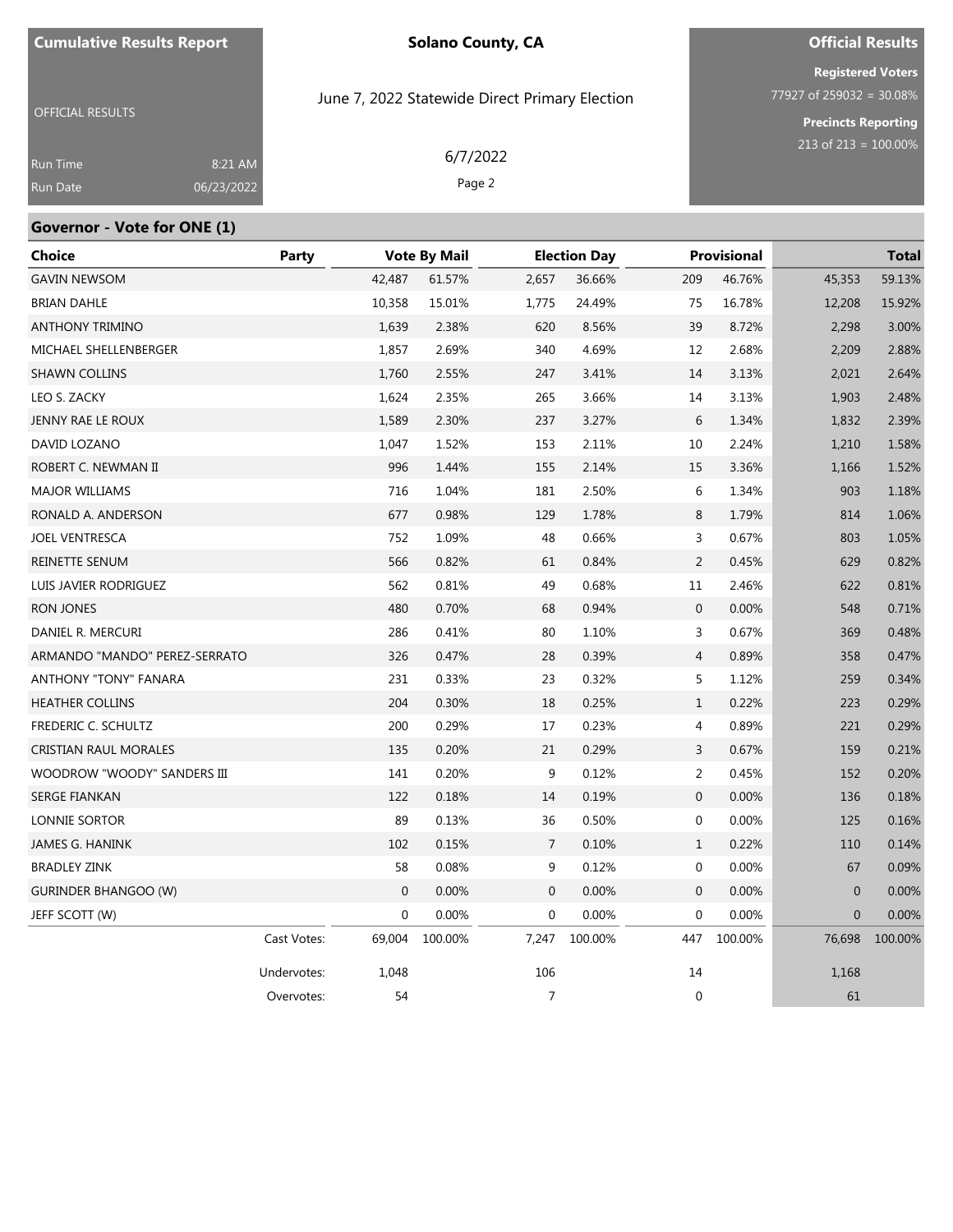# **Official Results Registered Voters**

OFFICIAL RESULTS

### June 7, 2022 Statewide Direct Primary Election

# **Precincts Reporting** 213 of 213 = 100.00%

77927 of 259032 = 30.08%

| <b>Run Time</b> | 8:21 AM    | 6/7/2022 |  |
|-----------------|------------|----------|--|
| <b>Run Date</b> | 06/23/2022 | Page 3   |  |

### **Secretary of State - Vote for ONE (1)**

| <b>Choice</b>          | Party       |        | <b>Vote By Mail</b> |              | <b>Election Day</b> |     | <b>Provisional</b> |                | <b>Total</b> |
|------------------------|-------------|--------|---------------------|--------------|---------------------|-----|--------------------|----------------|--------------|
| SHIRLEY N. WEBER       |             | 44,130 | 64.96%              | 2,726        | 38.20%              | 213 | 49.19%             | 47,069         | 62.34%       |
| <b>ROB BERNOSKY</b>    |             | 11,058 | 16.28%              | 1,786        | 25.02%              | 67  | 15.47%             | 12,911         | 17.10%       |
| RACHEL HAMM            |             | 6,773  | 9.97%               | 1,530        | 21.44%              | 57  | 13.16%             | 8,360          | 11.07%       |
| JAMES "JW" PAINE       |             | 2,232  | 3.29%               | 464          | 6.50%               | 27  | 6.24%              | 2,723          | 3.61%        |
| RAUL RODRIGUEZ JR.     |             | 1,896  | 2.79%               | 438          | 6.14%               | 36  | 8.31%              | 2,370          | 3.14%        |
| <b>GARY N. BLENNER</b> |             | 1,303  | 1.92%               | 124          | 1.74%               | 18  | 4.16%              | 1,445          | 1.91%        |
| MATTHEW D. CINOUANTA   |             | 541    | 0.80%               | 68           | 0.95%               | 15  | 3.46%              | 624            | 0.83%        |
| DESMOND A SILVEIRA (W) |             | 3      | 0.00%               | $\mathbf{1}$ | 0.01%               | 0   | 0.00%              | $\overline{4}$ | 0.01%        |
|                        | Cast Votes: | 67,936 | 100.00%             | 7,137        | 100.00%             | 433 | 100.00%            | 75,506         | 100.00%      |
|                        | Undervotes: | 2,154  |                     | 220          |                     | 28  |                    | 2,402          |              |
|                        | Overvotes:  | 16     |                     | 3            |                     | 0   |                    | 19             |              |

# **Controller - Vote for ONE (1)**

| <b>Choice</b>       | Party       |        | <b>Vote By Mail</b> |       | <b>Election Day</b> |     | <b>Provisional</b> |        | <b>Total</b> |
|---------------------|-------------|--------|---------------------|-------|---------------------|-----|--------------------|--------|--------------|
| <b>LANHEE CHEN</b>  |             | 20,964 | 30.91%              | 4,100 | 57.45%              | 181 | 41.90%             | 25,245 | 33.49%       |
| MALIA M. COHEN      |             | 19,406 | 28.61%              | 1,193 | 16.72%              | 100 | 23.15%             | 20,699 | 27.46%       |
| <b>YVONNE YIU</b>   |             | 14,681 | 21.65%              | 1,022 | 14.32%              | 96  | 22.22%             | 15,799 | 20.96%       |
| <b>STEVE GLAZER</b> |             | 6,833  | 10.08%              | 461   | 6.46%               | 25  | 5.79%              | 7,319  | 9.71%        |
| <b>RON GALPERIN</b> |             | 4,199  | 6.19%               | 195   | 2.73%               | 15  | 3.47%              | 4,409  | 5.85%        |
| LAURA WELLS         |             | 1,737  | 2.56%               | 166   | 2.33%               | 15  | 3.47%              | 1,918  | 2.54%        |
|                     | Cast Votes: | 67.820 | 100.00%             | 7,137 | 100.00%             | 432 | 100.00%            | 75,389 | 100.00%      |
|                     | Undervotes: | 2,259  |                     | 213   |                     | 29  |                    | 2,501  |              |
|                     | Overvotes:  | 27     |                     | 10    |                     | 0   |                    | 37     |              |

# **Treasurer - Vote for ONE (1)**

| <b>Choice</b>    | Party       |        | <b>Vote By Mail</b> |       | <b>Election Day</b> |     | <b>Provisional</b> |        | <b>Total</b> |
|------------------|-------------|--------|---------------------|-------|---------------------|-----|--------------------|--------|--------------|
| FIONA MA         |             | 43,531 | 64.42%              | 2.699 | 37.99%              | 200 | 46.95%             | 46,430 | 61.82%       |
| JACK M. GUERRERO |             | 14.252 | 21.09%              | 2.797 | 39.37%              | 124 | 29.11%             | 17,173 | 22.87%       |
| <b>ANDREW DO</b> |             | 8,348  | 12.35%              | 1,454 | 20.47%              | 77  | 18.08%             | 9,879  | 13.15%       |
| MEGHANN ADAMS    |             | 1.444  | 2.14%               | 154   | 2.17%               | 25  | 5.87%              | 1.623  | 2.16%        |
|                  | Cast Votes: | 67.575 | 100.00%             | 7.104 | 100.00%             | 426 | 100.00%            | 75,105 | 100.00%      |
|                  | Undervotes: | 2,518  |                     | 255   |                     | 35  |                    | 2,808  |              |
|                  | Overvotes:  | 13     |                     |       |                     | 0   |                    | 14     |              |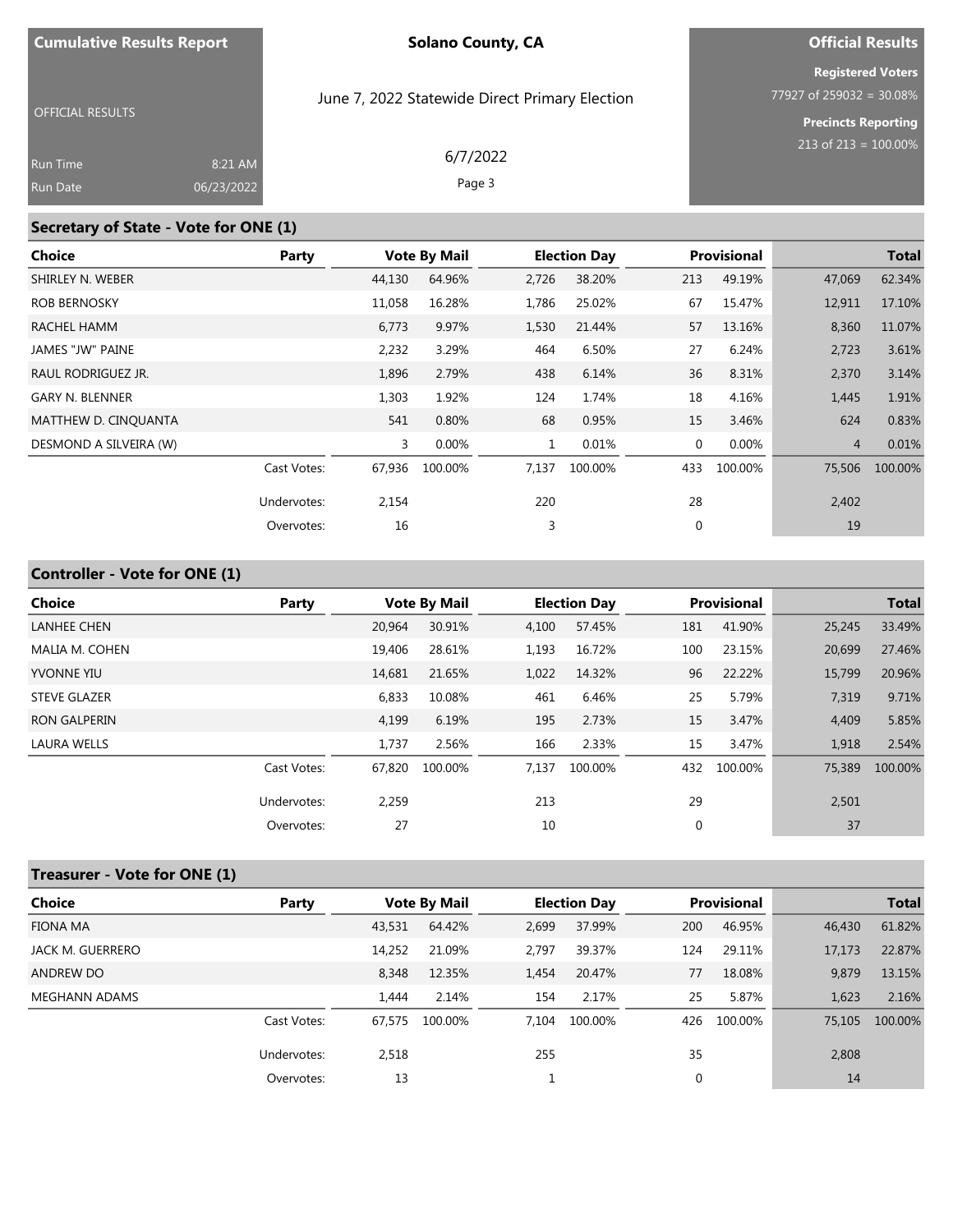# **Official Results**

**Registered Voters** 77927 of 259032 = 30.08%

OFFICIAL RESULTS

June 7, 2022 Statewide Direct Primary Election

**Precincts Reporting** 213 of 213 = 100.00%

| Run Time        | 8:21 AM    | 6/7/2022 |
|-----------------|------------|----------|
| <b>Run Date</b> | 06/23/2022 | Page 4   |

### **Attorney General - Vote for ONE (1)**

| <b>Choice</b>       | Party       |        | <b>Vote By Mail</b> |       | <b>Election Day</b> |     | Provisional |        | <b>Total</b> |
|---------------------|-------------|--------|---------------------|-------|---------------------|-----|-------------|--------|--------------|
| <b>ROB BONTA</b>    |             | 41.140 | 60.30%              | 2,586 | 36.02%              | 201 | 46.74%      | 43,927 | 57.93%       |
| <b>ERIC EARLY</b>   |             | 10,577 | 15.50%              | 2,285 | 31.83%              | 98  | 22.79%      | 12,960 | 17.09%       |
| NATHAN HOCHMAN      |             | 8,611  | 12.62%              | 1,542 | 21.48%              | 79  | 18.37%      | 10,232 | 13.49%       |
| ANNE MARIE SCHUBERT |             | 6,605  | 9.68%               | 644   | 8.97%               | 33  | 7.67%       | 7,282  | 9.60%        |
| DAN KAPELOVITZ      |             | 1,292  | 1.89%               | 122   | 1.70%               | 19  | 4.42%       | 1,433  | 1.89%        |
|                     | Cast Votes: | 68.225 | 100.00%             | 7.179 | 100.00%             | 430 | 100.00%     | 75,834 | 100.00%      |
|                     | Undervotes: | 1,869  |                     | 179   |                     | 31  |             | 2,079  |              |
|                     | Overvotes:  | 12     |                     |       |                     | 0   |             | 14     |              |

# **Insurance Commissioner - Vote for ONE (1)**

| Choice                     | Party       |        | <b>Vote By Mail</b> |       | <b>Election Day</b> |              | <b>Provisional</b> |        | Total   |
|----------------------------|-------------|--------|---------------------|-------|---------------------|--------------|--------------------|--------|---------|
| RICARDO LARA               |             | 27,224 | 40.50%              | 1,495 | 21.17%              | 120          | 28.24%             | 28,839 | 38.60%  |
| ROBERT HOWELL              |             | 11,103 | 16.52%              | 2,273 | 32.19%              | 102          | 24.00%             | 13,478 | 18.04%  |
| <b>MARC LEVINE</b>         |             | 12,330 | 18.34%              | 883   | 12.51%              | 51           | 12.00%             | 13,264 | 17.75%  |
| <b>GREG CONLON</b>         |             | 9,536  | 14.19%              | 1,766 | 25.01%              | 75           | 17.65%             | 11,377 | 15.23%  |
| <b>VINSON EUGENE ALLEN</b> |             | 2,618  | 3.89%               | 192   | 2.72%               | 13           | 3.06%              | 2,823  | 3.78%   |
| JASPER "JAY" JACKSON       |             | 1,388  | 2.06%               | 167   | 2.37%               | 18           | 4.24%              | 1,573  | 2.11%   |
| <b>VERONIKA FIMBRES</b>    |             | 1,233  | 1.83%               | 112   | 1.59%               | 15           | 3.53%              | 1,360  | 1.82%   |
| NATHALIE HRIZI             |             | 946    | 1.41%               | 80    | 1.13%               | 19           | 4.47%              | 1,045  | 1.40%   |
| ROBERT J. MOLNAR           |             | 844    | 1.26%               | 93    | 1.32%               | 12           | 2.82%              | 949    | 1.27%   |
|                            | Cast Votes: | 67.222 | 100.00%             | 7,061 | 100.00%             | 425          | 100.00%            | 74,708 | 100.00% |
|                            | Undervotes: | 2,861  |                     | 295   |                     | 36           |                    | 3,192  |         |
|                            | Overvotes:  | 23     |                     | 4     |                     | $\mathbf{0}$ |                    | 27     |         |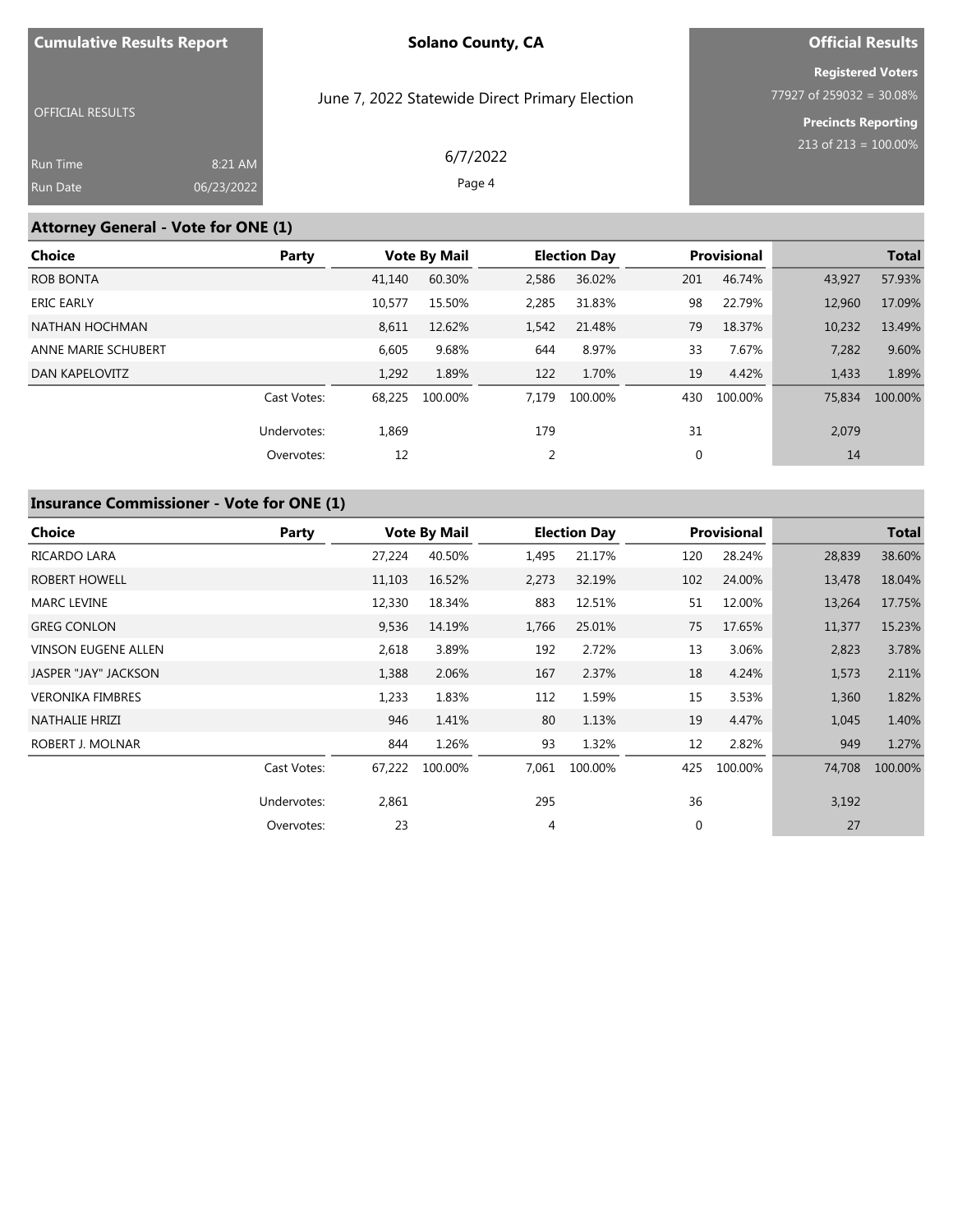# **Official Results Registered Voters**

OFFICIAL RESULTS

June 7, 2022 Statewide Direct Primary Election

77927 of 259032 = 30.08% **Precincts Reporting** 213 of 213 = 100.00%

| Run Time | 8:21 AM    | 6/7/2022 |
|----------|------------|----------|
| Run Date | 06/23/2022 | Page 5   |

#### **United States Senator - Full Term - Vote for ONE (1)**

| <b>Choice</b>            | <b>Party</b> |              | <b>Vote By Mail</b> |              | <b>Election Day</b> |                | Provisional |                | <b>Total</b> |
|--------------------------|--------------|--------------|---------------------|--------------|---------------------|----------------|-------------|----------------|--------------|
| <b>ALEX PADILLA</b>      |              | 38,944       | 57.24%              | 2,319        | 32.44%              | 152            | 35.10%      | 41,415         | 54.77%       |
| MARK P. MEUSER           |              | 9,138        | 13.43%              | 1,741        | 24.36%              | 54             | 12.47%      | 10,933         | 14.46%       |
| <b>CORDIE WILLIAMS</b>   |              | 3,734        | 5.49%               | 791          | 11.07%              | 35             | 8.08%       | 4,560          | 6.03%        |
| JAMES P. BRADLEY         |              | 3,005        | 4.42%               | 560          | 7.83%               | 41             | 9.47%       | 3,606          | 4.77%        |
| <b>CHUCK SMITH</b>       |              | 2,795        | 4.11%               | 418          | 5.85%               | 20             | 4.62%       | 3,233          | 4.28%        |
| DOUGLAS HOWARD PIERCE    |              | 1,339        | 1.97%               | 99           | 1.39%               | 7              | 1.62%       | 1,445          | 1.91%        |
| ROBERT GEORGE LUCERO, JR |              | 1,101        | 1.62%               | 263          | 3.68%               | $20\,$         | 4.62%       | 1,384          | 1.83%        |
| DAN O'DOWD               |              | 1,208        | 1.78%               | 151          | 2.11%               | 14             | 3.23%       | 1,373          | 1.82%        |
| AKINYEMI AGBEDE          |              | 1,155        | 1.70%               | 127          | 1.78%               | 27             | 6.24%       | 1,309          | 1.73%        |
| <b>JON ELIST</b>         |              | 906          | 1.33%               | 193          | 2.70%               | 12             | 2.77%       | 1,111          | 1.47%        |
| SARAH SUN LIEW           |              | 843          | 1.24%               | 114          | 1.59%               | $\overline{4}$ | 0.92%       | 961            | 1.27%        |
| JOHN THOMPSON PARKER     |              | 801          | 1.18%               | 47           | 0.66%               | 11             | 2.54%       | 859            | 1.14%        |
| ELEANOR GARCIA           |              | 533          | 0.78%               | 58           | 0.81%               | 10             | 2.31%       | 601            | 0.79%        |
| <b>TIMOTHY J URSICH</b>  |              | 515          | 0.76%               | 40           | 0.56%               | 4              | 0.92%       | 559            | 0.74%        |
| MYRON L. HALL            |              | 349          | 0.51%               | 61           | 0.85%               | $\overline{2}$ | 0.46%       | 412            | 0.54%        |
| DAPHNE BRADFORD          |              | 345          | 0.51%               | 27           | 0.38%               | $\overline{2}$ | 0.46%       | 374            | 0.49%        |
| PAMELA ELIZONDO          |              | 309          | 0.45%               | 21           | 0.29%               | 6              | 1.39%       | 336            | 0.44%        |
| <b>JAMES "HENK" CONN</b> |              | 292          | 0.43%               | 27           | 0.38%               | 3              | 0.69%       | 322            | 0.43%        |
| OBAIDUL HUQ PIRJADA      |              | 255          | 0.37%               | 18           | 0.25%               | $\mathbf{1}$   | 0.23%       | 274            | 0.36%        |
| CARLOS GUILLERMO TAPIA   |              | 180          | 0.26%               | 38           | 0.53%               | 6              | 1.39%       | 224            | 0.30%        |
| DON J. GRUNDMANN         |              | 115          | 0.17%               | 14           | 0.20%               | 0              | 0.00%       | 129            | 0.17%        |
| <b>ENRIQUE PETRIS</b>    |              | 105          | 0.15%               | 13           | 0.18%               | $\mathbf{1}$   | 0.23%       | 119            | 0.16%        |
| DEON D. JENKINS          |              | 63           | 0.09%               | 8            | 0.11%               | $\mathbf{1}$   | 0.23%       | 72             | 0.10%        |
| MARK A. RUZON (W)        |              | 2            | 0.00%               | $\mathbf 0$  | 0.00%               | 0              | 0.00%       | 2              | 0.00%        |
| <b>IRENE RATLIFF (W)</b> |              | $\mathbf 0$  | 0.00%               | $\mathbf 0$  | 0.00%               | $\mathbf 0$    | 0.00%       | $\overline{0}$ | 0.00%        |
| LIJUN (LILY) ZHOU (W)    |              | 0            | 0.00%               | $\mathbf 0$  | 0.00%               | 0              | 0.00%       | $\overline{0}$ | 0.00%        |
| MARC ALEXANDER ROTH (W)  |              | $\mathbf{0}$ | 0.00%               | $\mathbf{0}$ | 0.00%               | $\mathbf{0}$   | 0.00%       | $\overline{0}$ | 0.00%        |
|                          | Cast Votes:  | 68,032       | 100.00%             | 7,148        | 100.00%             | 433            | 100.00%     | 75,613         | 100.00%      |
|                          | Undervotes:  | 2,097        |                     | 180          |                     | 27             |             | 2,304          |              |
|                          | Overvotes:   | 259          |                     | 34           |                     | $\mathbf 2$    |             | 295            |              |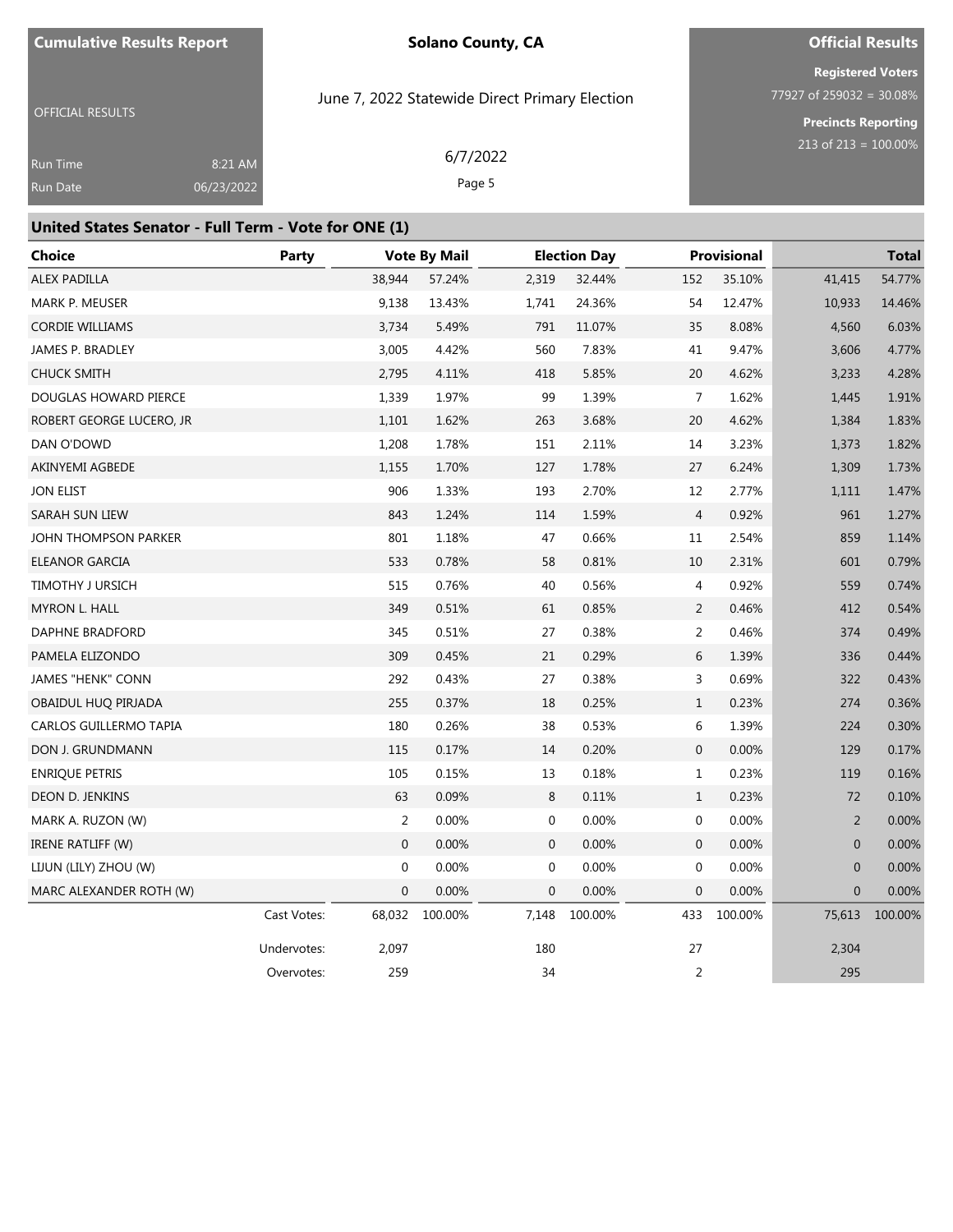# **Official Results Registered Voters**

OFFICIAL RESULTS

### June 7, 2022 Statewide Direct Primary Election

6/7/2022 Page 6

77927 of 259032 = 30.08% **Precincts Reporting**

213 of 213 = 100.00%

| Run Time | 8:21 AM    |
|----------|------------|
| Run Date | 06/23/2022 |

### **United States Senator - Short Term - Vote for ONE (1)**

| Choice                   | Party       |              | <b>Vote By Mail</b> | <b>Election Day</b> |          |     | Provisional |                | <b>Total</b> |
|--------------------------|-------------|--------------|---------------------|---------------------|----------|-----|-------------|----------------|--------------|
| <b>ALEX PADILLA</b>      |             | 36,448       | 55.48%              | 2,181               | 31.76%   | 161 | 40.05%      | 38,790         | 53.16%       |
| MARK P. MEUSER           |             | 13,049       | 19.86%              | 2,419               | 35.23%   | 94  | 23.38%      | 15,562         | 21.33%       |
| <b>JAMES P. BRADLEY</b>  |             | 5,342        | 8.13%               | 1,072               | 15.61%   | 58  | 14.43%      | 6,472          | 8.87%        |
| DAN O'DOWD               |             | 3,605        | 5.49%               | 318                 | 4.63%    | 22  | 5.47%       | 3,945          | 5.41%        |
| TIMOTHY URSICH JR.       |             | 3,035        | 4.62%               | 215                 | 3.13%    | 27  | 6.72%       | 3,277          | 4.49%        |
| <b>JON ELIST</b>         |             | 1,916        | 2.92%               | 384                 | 5.59%    | 22  | 5.47%       | 2,322          | 3.18%        |
| DAPHNE BRADFORD          |             | 1,266        | 1.93%               | 99                  | 1.44%    | 9   | 2.24%       | 1,374          | 1.88%        |
| <b>MYRON L. HALL</b>     |             | 1,028        | 1.56%               | 179                 | 2.61%    | 9   | 2.24%       | 1,216          | 1.67%        |
| JOHN THOMPSON PARKER (W) |             | 4            | 0.01%               | 0                   | 0.00%    | 0   | 0.00%       | $\overline{4}$ | 0.01%        |
| IRENE RATLIFF (W)        |             | $\mathbf{0}$ | 0.00%               | $\overline{0}$      | $0.00\%$ | 0   | $0.00\%$    | $\overline{0}$ | 0.00%        |
|                          | Cast Votes: | 65,693       | 100.00%             | 6,867               | 100.00%  | 402 | 100.00%     | 72,962         | 100.00%      |
|                          | Undervotes: | 4,653        |                     | 490                 |          | 60  |             | 5,203          |              |
|                          | Overvotes:  | 42           |                     | 5                   |          | 0   |             | 47             |              |

### **4th Congressional District - Vote for ONE (1)**

| <b>Choice</b>          | Party       |             | <b>Vote By Mail</b> |       | <b>Election Day</b> |                | <b>Provisional</b> | <b>Total</b>   |         |
|------------------------|-------------|-------------|---------------------|-------|---------------------|----------------|--------------------|----------------|---------|
| <b>MIKE THOMPSON</b>   |             | 11,760      | 51.91%              | 604   | 21.98%              | 31             | 22.96%             | 12,395         | 48.54%  |
| <b>MATT BROCK</b>      |             | 6,850       | 30.24%              | 1,500 | 54.59%              | 60             | 44.44%             | 8,410          | 32.93%  |
| <b>SCOTT GIBLIN</b>    |             | 2,231       | 9.85%               | 448   | 16.30%              | 23             | 17.04%             | 2,702          | 10.58%  |
| ANDREW DAVID ENGDAHL   |             | 1,171       | 5.17%               | 89    | 3.24%               | 11             | 8.15%              | 1,271          | 4.98%   |
| JIMIH L. JONES         |             | 345         | 1.52%               | 81    | 2.95%               | 6              | 4.44%              | 432            | 1.69%   |
| <b>JASON KISHINEFF</b> |             | 298         | 1.32%               | 26    | 0.95%               | $\overline{4}$ | 2.96%              | 328            | 1.28%   |
| SETH T NEWMAN (W)      |             | $\mathbf 0$ | 0.00%               | 0     | 0.00%               | 0              | 0.00%              | $\overline{0}$ | 0.00%   |
|                        | Cast Votes: | 22,655      | 100.00%             | 2,748 | 100.00%             | 135            | 100.00%            | 25,538         | 100.00% |
|                        | Undervotes: | 1,379       |                     | 109   |                     | 12             |                    | 1,500          |         |
|                        | Overvotes:  |             |                     | 2     |                     | 1              |                    | 10             |         |

# **7th Congressional District - Vote for ONE (1)**

| <b>Choice</b>        | Party       |    | <b>Vote By Mail</b> |                | <b>Election Day</b> |   | <b>Provisional</b> |    | <b>Total</b> |
|----------------------|-------------|----|---------------------|----------------|---------------------|---|--------------------|----|--------------|
| <b>DORIS MATSUI</b>  |             | 8  | 50.00%              | $\mathbf{0}$   | 0.00%               | 0 | 0.00%              | 8  | 50.00%       |
| <b>MAX SEMENENKO</b> |             | 8  | 50.00%              | $\mathbf{0}$   | $0.00\%$            | 0 | 0.00%              | 8  | 50.00%       |
| <b>JIMMY FREMGEN</b> |             | 0  | $0.00\%$            | $\overline{0}$ | $0.00\%$            | 0 | 0.00%              | 0  | 0.00%        |
|                      | Cast Votes: | 16 | 100.00%             | $\mathbf{0}$   | $0.00\%$            | 0 | 0.00%              | 16 | 100.00%      |
|                      | Undervotes: |    |                     | $\Omega$       |                     | 0 |                    |    |              |
|                      | Overvotes:  | 0  |                     | 0              |                     | 0 |                    | 0  |              |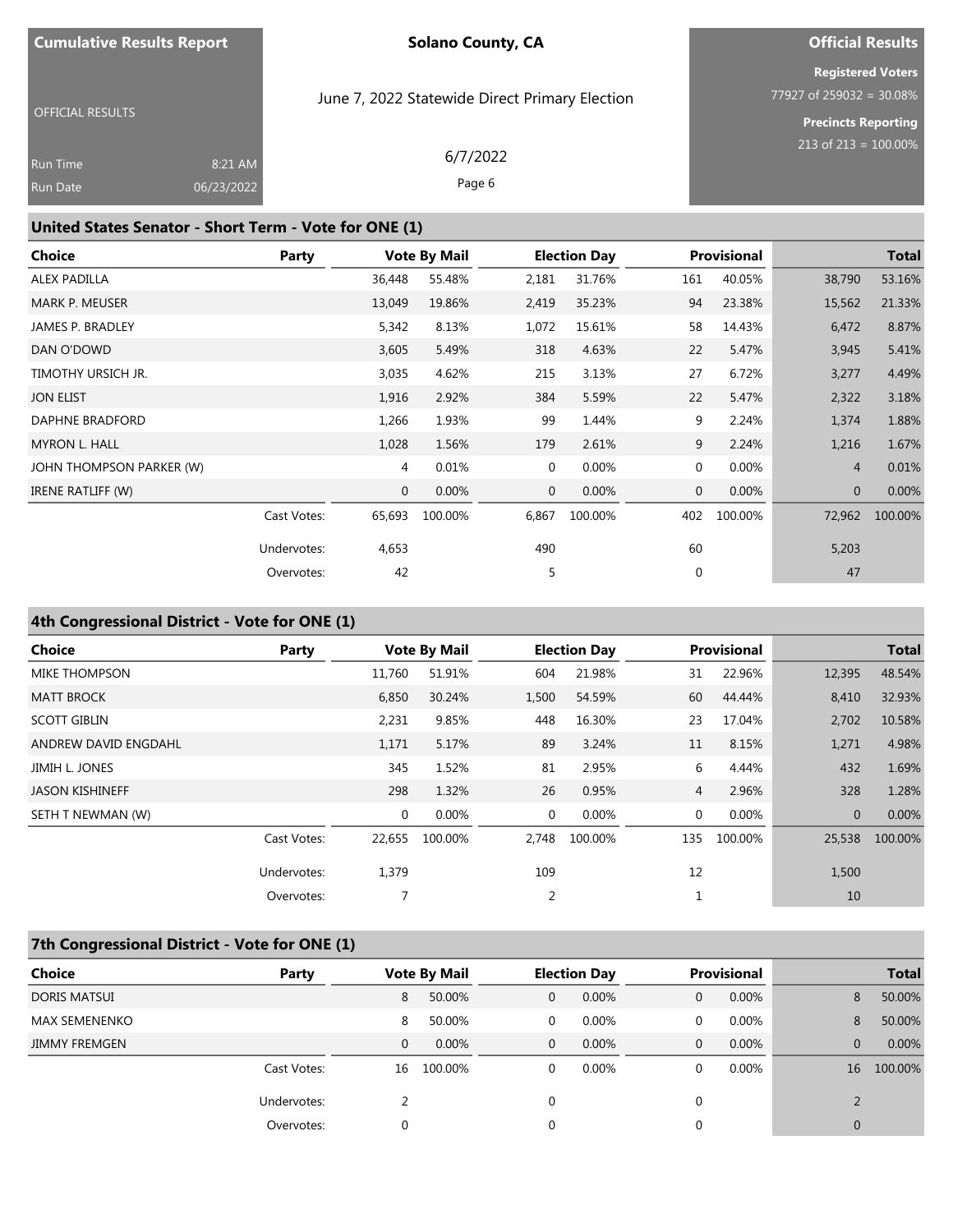# **Official Results Registered Voters**

OFFICIAL RESULTS

### June 7, 2022 Statewide Direct Primary Election

**Precincts Reporting** 213 of 213 = 100.00%

 $\overline{77927}$  of 259032 = 30.08%

| <b>Run Time</b> | 8:21 AM    | 6/7/2022 |
|-----------------|------------|----------|
| <b>Run Date</b> | 06/23/2022 | Page 7   |

# **8th Congressional District - Vote for ONE (1)**

| Choice                   | Party       |        | <b>Vote By Mail</b> |       | <b>Election Day</b> |                | <b>Provisional</b> |        | <b>Total</b> |
|--------------------------|-------------|--------|---------------------|-------|---------------------|----------------|--------------------|--------|--------------|
| JOHN GARAMENDI           |             | 27.764 | 62.74%              | 1,812 | 41.86%              | 130            | 44.83%             | 29,706 | 60.79%       |
| <b>RUDY RECILE</b>       |             | 10,555 | 23.85%              | 1,998 | 46.15%              | 88             | 30.34%             | 12,641 | 25.87%       |
| <b>CHERYL SUDDUTH</b>    |             | 3,458  | 7.81%               | 297   | 6.86%               | 41             | 14.14%             | 3,796  | 7.77%        |
| <b>CHRISTOPHER RILEY</b> |             | 1,410  | 3.19%               | 116   | 2.68%               | 15             | 5.17%              | 1,541  | 3.15%        |
| <b>EDWIN RUTSCH</b>      |             | 1,033  | 2.33%               | 94    | 2.17%               | 14             | 4.83%              | 1,141  | 2.33%        |
| DEMNLUS JOHNSON (W)      |             | 31     | 0.07%               | 12    | 0.28%               | $\overline{2}$ | 0.69%              | 45     | 0.09%        |
|                          | Cast Votes: | 44,251 | 100.00%             | 4,329 | 100.00%             | 290            | 100.00%            | 48,870 | 100.00%      |
|                          | Undervotes: | 2,062  |                     | 172   |                     | 24             |                    | 2,258  |              |
|                          | Overvotes:  | 16     |                     | 2     |                     | 0              |                    | 18     |              |

# **11th Assembly District - Vote for ONE (1)**

| Choice                 | Party       |        | <b>Vote By Mail</b> | <b>Election Day</b> |         | <b>Provisional</b> |         |        | <b>Total</b> |
|------------------------|-------------|--------|---------------------|---------------------|---------|--------------------|---------|--------|--------------|
| LORI D WILSON          |             | 43,846 | 67.88%              | 2,840               | 43.36%  | 217                | 52.93%  | 46,903 | 65.55%       |
| JENNY LEILANI CALLISON |             | 20,734 | 32.10%              | 3,698               | 56.46%  | 193                | 47.07%  | 24,625 | 34.42%       |
| JAMES BERG (W)         |             | 9      | 0.01%               | 12                  | 0.18%   | 0                  | 0.00%   | 21     | 0.03%        |
|                        | Cast Votes: | 64,589 | 100.00%             | 6,550               | 100.00% | 410                | 100.00% | 71,549 | 100.00%      |
|                        | Undervotes: | 5,793  |                     | 808                 |         | 52                 |         | 6,653  |              |
|                        | Overvotes:  | 6      |                     | 4                   |         | 0                  |         | 10     |              |

# **Member, State Board of Equalization - 1st District - Vote for ONE (1)**

| <b>Choice</b>        | Party       | <b>Vote By Mail</b> |         |       | <b>Election Day</b> |     | <b>Provisional</b> |        | <b>Total</b> |
|----------------------|-------------|---------------------|---------|-------|---------------------|-----|--------------------|--------|--------------|
| <b>TED GAINES</b>    |             | 24,933              | 38.04%  | 4,319 | 61.99%              | 205 | 48.24%             | 29,457 | 40.39%       |
| JOSE S. ALTAMIRANO   |             | 19,210              | 29.31%  | 1,220 | 17.51%              | 90  | 21.18%             | 20,520 | 28.14%       |
| <b>BRADEN MURPHY</b> |             | 13.657              | 20.84%  | 911   | 13.08%              | 85  | 20.00%             | 14,653 | 20.09%       |
| NADER SHAHATIT       |             | 7.741               | 11.81%  | 517   | 7.42%               | 45  | 10.59%             | 8,303  | 11.38%       |
|                      | Cast Votes: | 65,541              | 100.00% | 6,967 | 100.00%             | 425 | 100.00%            | 72,933 | 100.00%      |
|                      | Undervotes: | 4,832               |         | 389   |                     | 37  |                    | 5,258  |              |
|                      | Overvotes:  | 15                  |         | 6     |                     | 0   |                    | 21     |              |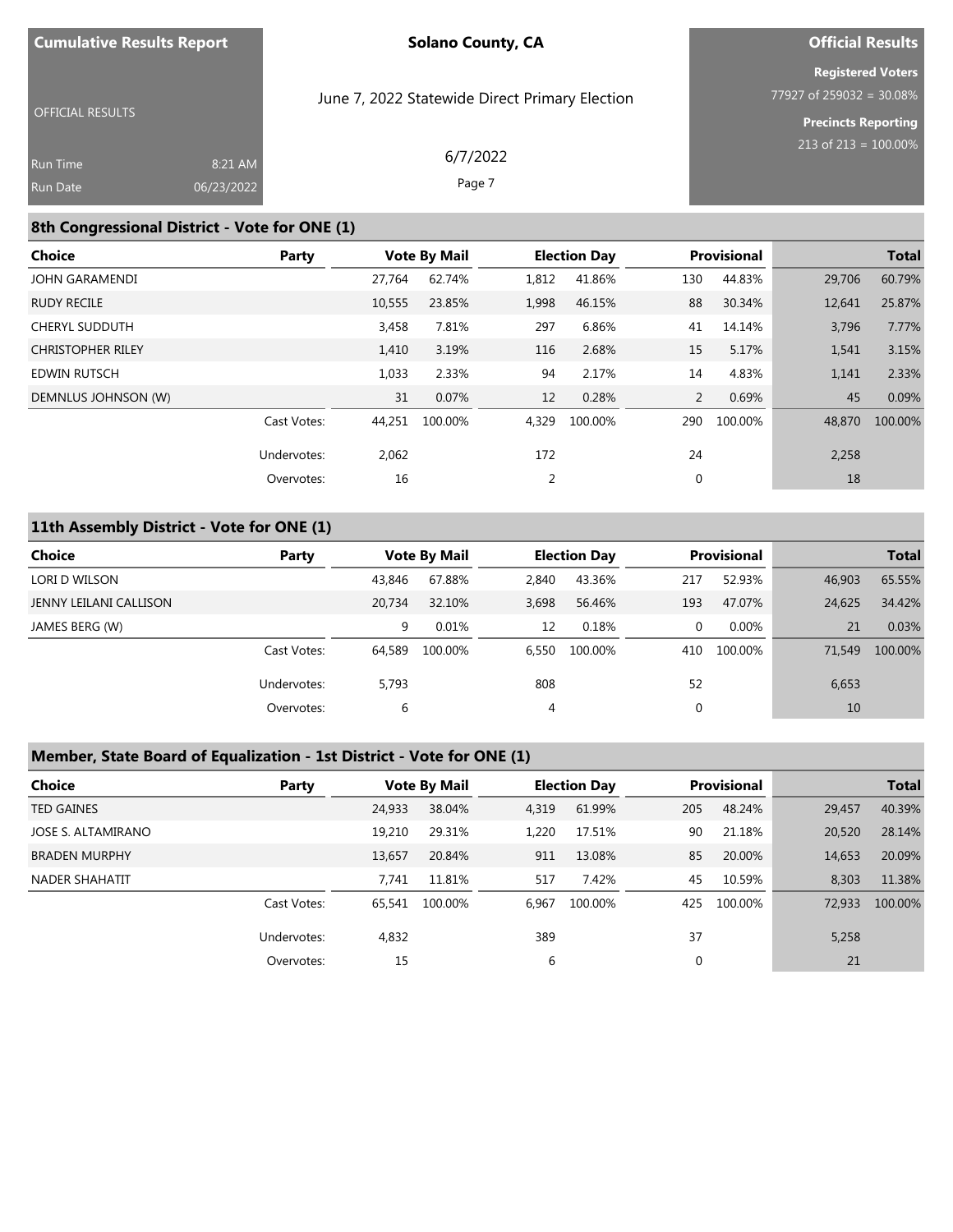# **Official Results Registered Voters**

OFFICIAL RESULTS

### June 7, 2022 Statewide Direct Primary Election

77927 of 259032 = 30.08% **Precincts Reporting**

213 of 213 = 100.00%

| 6/7/2022 | 8:21 AM    | <b>Run Time</b> |
|----------|------------|-----------------|
| Page 8   | 06/23/2022 | <b>Run Date</b> |

### **Superintendent of Public Instruction - Vote for ONE (1)**

| Party       |        |         | <b>Election Day</b> |         |     |         |                    | <b>Total</b> |
|-------------|--------|---------|---------------------|---------|-----|---------|--------------------|--------------|
|             | 35,156 | 54.44%  | 2,204               | 33.10%  | 139 | 34.92%  | 37,499             | 52.35%       |
|             | 7,771  | 12.03%  | 816                 | 12.25%  | 60  | 15.08%  | 8,647              | 12.07%       |
|             | 5,824  | 9.02%   | 1,148               | 17.24%  | 60  | 15.08%  | 7,032              | 9.82%        |
|             | 5,058  | 7.83%   | 889                 | 13.35%  | 39  | 9.80%   | 5,986              | 8.36%        |
|             | 4,739  | 7.34%   | 416                 | 6.25%   | 35  | 8.79%   | 5,190              | 7.24%        |
|             | 3,830  | 5.93%   | 796                 | 11.95%  | 39  | 9.80%   | 4,665              | 6.51%        |
|             | 2,201  | 3.41%   | 390                 | 5.86%   | 26  | 6.53%   | 2,617              | 3.65%        |
| Cast Votes: | 64,579 | 100.00% | 6,659               | 100.00% | 398 | 100.00% | 71,636             | 100.00%      |
| Undervotes: | 5,800  |         | 701                 |         | 64  |         | 6,565              |              |
| Overvotes:  | 9      |         | 2                   |         | 0   |         | 11                 |              |
|             |        |         | <b>Vote By Mail</b> |         |     |         | <b>Provisional</b> |              |

### **Solano County Superintendent of Schools - Vote for ONE (1)**

| Choice                     | Party       | <b>Vote By Mail</b> |         | <b>Election Day</b> |         | Provisional |         |        | <b>Total</b> |
|----------------------------|-------------|---------------------|---------|---------------------|---------|-------------|---------|--------|--------------|
| LISETTE ESTRELLA-HENDERSON |             | 50.746              | 100.00% | 4.348               | 100.00% | 307         | 100.00% | 55,401 | 100.00%      |
|                            | Cast Votes: | 50.746              | 100.00% | 4.348               | 100.00% | 307         | 100.00% | 55,401 | 100.00%      |
|                            | Undervotes: | 19,639              |         | 3,012               |         | 155         |         | 22,806 |              |
|                            | Overvotes:  |                     |         |                     |         | 0           |         |        |              |

### **3rd Supervisorial District - Vote for ONE (1)**

| Choice                | Party       |        | <b>Vote By Mail</b> |       | <b>Election Day</b> |              | <b>Provisional</b> |                | <b>Total</b> |
|-----------------------|-------------|--------|---------------------|-------|---------------------|--------------|--------------------|----------------|--------------|
| <b>WANDA WILLIAMS</b> |             | 3.945  | 35.79%              | 334   | 29.35%              | 31           | 38.27%             | 4,310          | 35.21%       |
| CHUCK TIMM            |             | 3,062  | 27.78%              | 350   | 30.76%              | 18           | 22.22%             | 3,430          | 28.02%       |
| PETE SANCHEZ          |             | 1.788  | 16.22%              | 166   | 14.59%              | 15           | 18.52%             | 1,969          | 16.08%       |
| JENNIFER K BARTON     |             | 1.560  | 14.15%              | 139   | 12.21%              | 10           | 12.35%             | 1,709          | 13.96%       |
| <b>JOSEPH JOYCE</b>   |             | 668    | 6.06%               | 149   | 13.09%              | $7^{\circ}$  | 8.64%              | 824            | 6.73%        |
|                       | Cast Votes: | 11.023 | 100.00%             | 1.138 | 100.00%             | 81           | 100.00%            | 12,242         | 100.00%      |
|                       | Undervotes: | 568    |                     | 61    |                     | 9            |                    | 638            |              |
|                       | Overvotes:  | 3      |                     |       |                     | $\mathbf{0}$ |                    | $\overline{4}$ |              |

### **4th Supervisorial District - Vote for ONE (1)**

| <b>Choice</b>   | Party       |        | <b>Vote By Mail</b> |       | <b>Election Day</b> |    | Provisional |          | <b>Total</b> |
|-----------------|-------------|--------|---------------------|-------|---------------------|----|-------------|----------|--------------|
| JOHN M. VASQUEZ |             | 10.527 | 100.00%             | 1.193 | 100.00%             | 64 | 100.00%     | 11,784   | 100.00%      |
|                 | Cast Votes: | 10.527 | 100.00%             | 1,193 | 100.00%             | 64 | 100.00%     | 11,784   | 100.00%      |
|                 | Undervotes: | 3,923  |                     | 683   |                     | 29 |             | 4,635    |              |
|                 | Overvotes:  |        |                     |       |                     |    |             | $\Omega$ |              |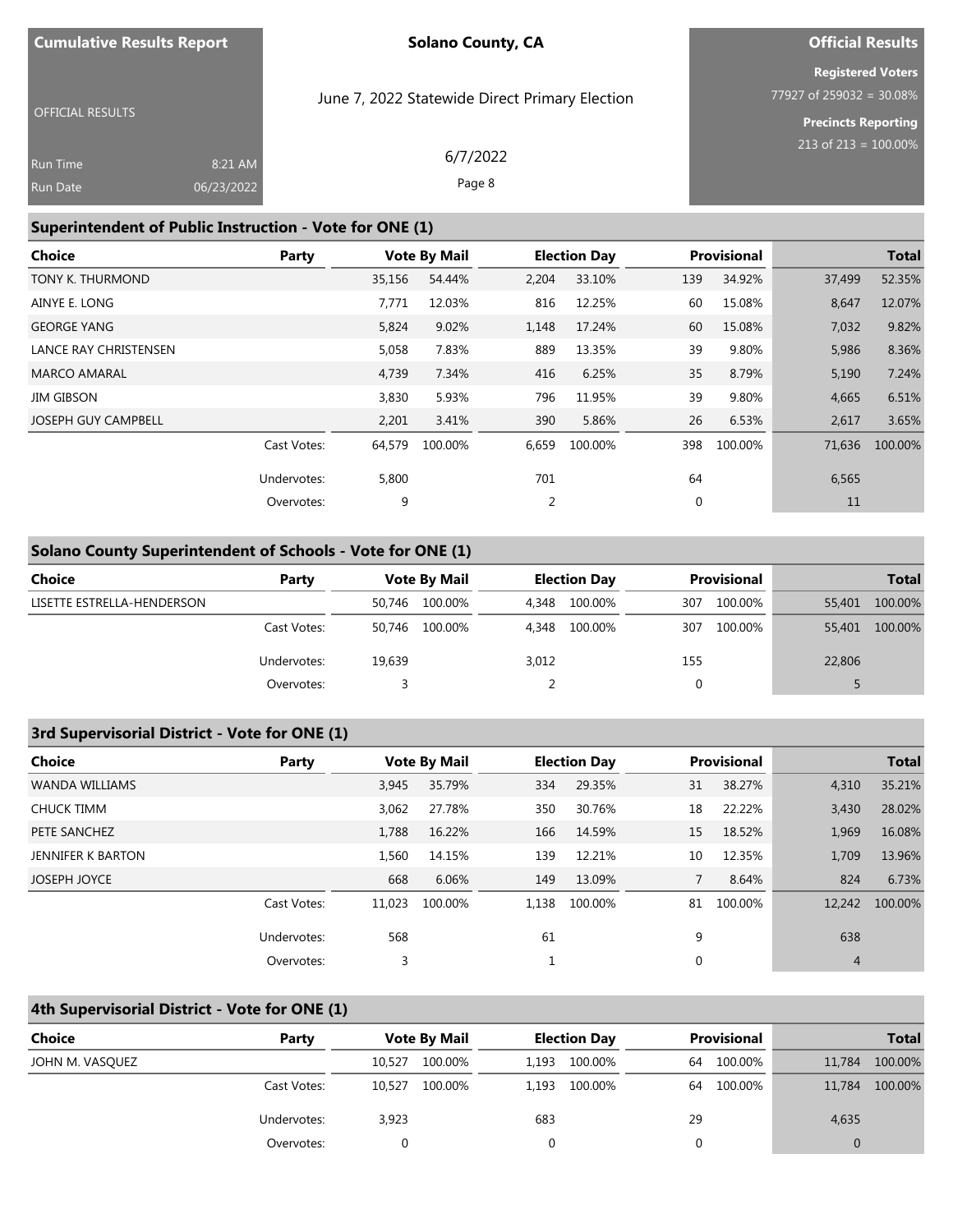|  | <b>Cumulative Results Report</b> |
|--|----------------------------------|
|--|----------------------------------|

### **Official Results**

**Registered Voters**  $\overline{77927}$  of 259032 = 30.08%

OFFICIAL RESULTS

June 7, 2022 Statewide Direct Primary Election

6/7/2022 Page 9

**Precincts Reporting** 213 of 213 = 100.00%

| <b>Run Time</b> | $8:21$ AM  |  |
|-----------------|------------|--|
| <b>Run Date</b> | 06/23/2022 |  |

### **Assessor/Recorder - Vote for ONE (1)**

| Choice            | Party       |        | <b>Vote By Mail</b> |       | <b>Election Day</b> |     | Provisional |               | <b>Total</b> |
|-------------------|-------------|--------|---------------------|-------|---------------------|-----|-------------|---------------|--------------|
| <b>GLENN ZOOK</b> |             | 52.679 | 100.00%             | 4.739 | 100.00%             |     | 315 100.00% | 57,733        | 100.00%      |
|                   | Cast Votes: | 52.679 | 100.00%             | 4.739 | 100.00%             | 315 | 100.00%     | 57,733        | 100.00%      |
|                   | Undervotes: | 17,704 |                     | 2,622 |                     | 147 |             | 20,473        |              |
|                   | Overvotes:  |        |                     |       |                     |     |             | $\mathfrak b$ |              |

### **Auditor-Controller - Vote for ONE (1)**

| <b>Choice</b>      | Party       |        | <b>Vote By Mail</b> |       | <b>Election Day</b> |     | <b>Provisional</b> |        | <b>Total</b> |
|--------------------|-------------|--------|---------------------|-------|---------------------|-----|--------------------|--------|--------------|
| PHYLLIS S. TAYNTON |             | 51,659 | 100.00%             | 4.578 | 100.00%             | 320 | 100.00%            | 56,557 | 100.00%      |
|                    | Cast Votes: | 51.659 | 100.00%             | 4,578 | 100.00%             |     | 320 100.00%        | 56,557 | 100.00%      |
|                    | Undervotes: | 18,726 |                     | 2,782 |                     | 142 |                    | 21,650 |              |
|                    | Overvotes:  |        |                     |       |                     |     |                    |        |              |

### **District Attorney - Vote for ONE (1)**

| <b>Choice</b>       | Party       |        | <b>Vote By Mail</b> |       | <b>Election Day</b> |     | Provisional |        | <b>Total</b> |
|---------------------|-------------|--------|---------------------|-------|---------------------|-----|-------------|--------|--------------|
| KRISHNA ABRAMS      |             | 37,942 | 60.04%              | 3,742 | 58.50%              | 233 | 58.84%      | 41,917 | 59.89%       |
| <b>SHARON HENRY</b> |             | 25,252 | 39.96%              | 2,655 | 41.50%              | 163 | 41.16%      | 28,070 | 40.11%       |
|                     | Cast Votes: | 63.194 | 100.00%             | 6.397 | 100.00%             | 396 | 100.00%     | 69,987 | 100.00%      |
|                     | Undervotes: | 7,185  |                     | 960   |                     | 66  |             | 8,211  |              |
|                     | Overvotes:  | 9      |                     |       |                     | 0   |             | 14     |              |

### **Sheriff/Coroner - Vote for ONE (1)**

| Choice            | Party       |        | <b>Vote By Mail</b> |       | <b>Election Day</b> |     | <b>Provisional</b> |        | <b>Total</b> |
|-------------------|-------------|--------|---------------------|-------|---------------------|-----|--------------------|--------|--------------|
| THOMAS A. FERRARA |             | 43,424 | 68.66%              | 4.323 | 65.90%              | 263 | 66.92%             | 48,010 | 68.39%       |
| DARYL P. SNEDEKER |             | 19,825 | 31.34%              | 2.237 | 34.10%              | 130 | 33.08%             | 22,192 | 31.61%       |
|                   | Cast Votes: | 63.249 | 100.00%             | 6,560 | 100.00%             | 393 | 100.00%            | 70.202 | 100.00%      |
|                   | Undervotes: | 7,120  |                     | 799   |                     | 69  |                    | 7,988  |              |
|                   | Overvotes:  | 19     |                     |       |                     |     |                    | 22     |              |

### **Treasurer/Tax Collector/County Clerk - Vote for ONE (1)**

| <b>Choice</b>         | Party       |        | <b>Vote By Mail</b> |       | <b>Election Day</b> |     | Provisional |        | <b>Total</b> |
|-----------------------|-------------|--------|---------------------|-------|---------------------|-----|-------------|--------|--------------|
| <b>CHARLES LOMELI</b> |             | 55,428 | 100.00%             | 5.094 | 100.00%             | 335 | 100.00%     | 60,857 | 100.00%      |
|                       | Cast Votes: | 55,428 | 100.00%             | 5.094 | 100.00%             | 335 | 100.00%     | 60,857 | 100.00%      |
|                       | Undervotes: | 14.955 |                     | 2,266 |                     | 127 |             | 17,348 |              |
|                       | Overvotes:  |        |                     |       |                     |     |             |        |              |